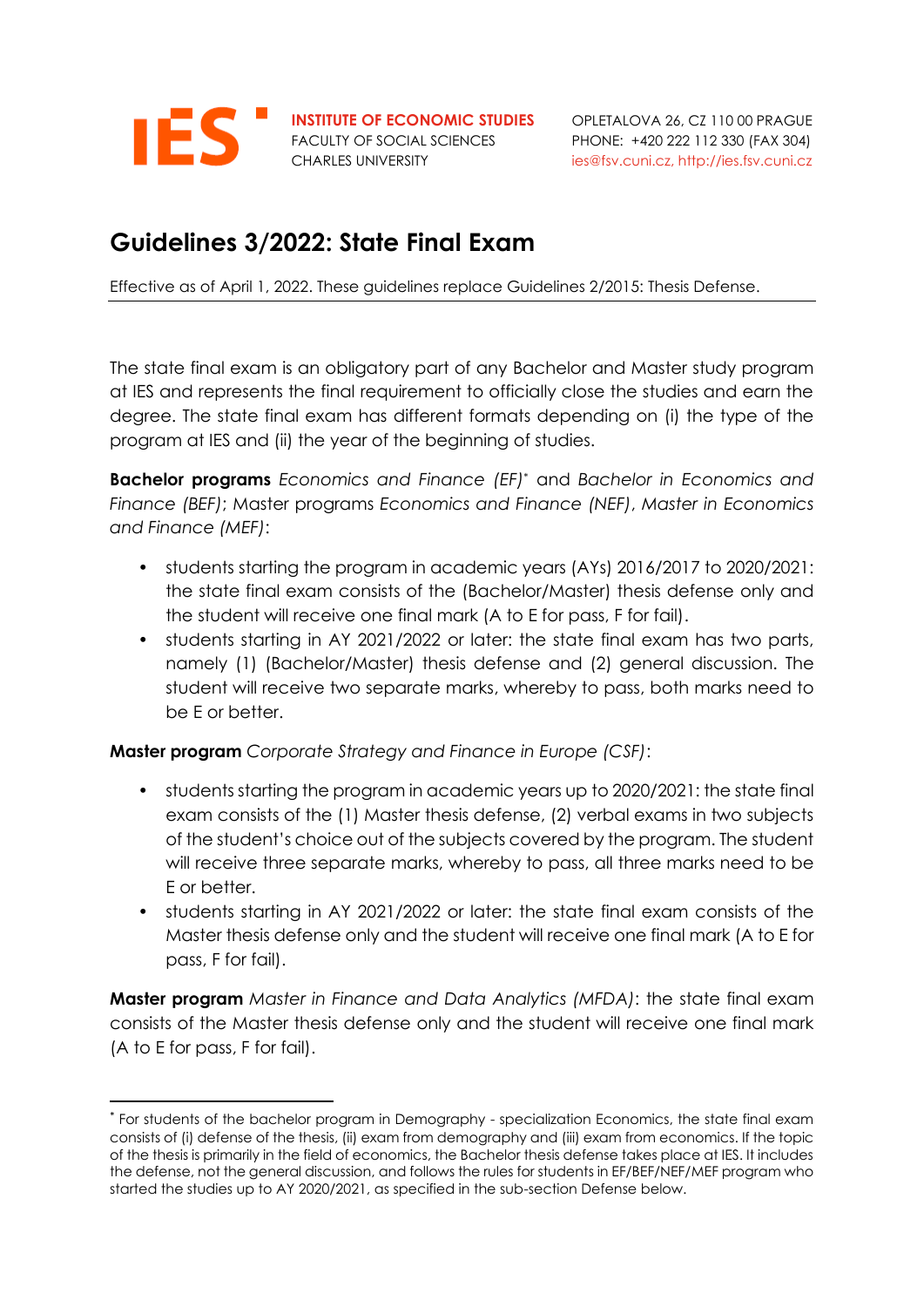### **Committees**

For state final exams, committees are formed by Program Directors. They always consist of three members out of the IES faculty. Program Director is an extra member who attends parallel sessions, asks questions, contributes to the discussions, and can be asked by the committee to give an additional opinion, but does not vote.

- Participation: All internal faculty members will be involved in the committees. Wide participation in the committees adds diversity and also helps to align the expectations of faculty members by observing diverse samples of students.
- For Bachelor's (undergraduate) committees, the Program Director typically appoints junior faculty members, faculty members with more exposure to the Bachelor's program, and those with an established track record of Bachelor's theses supervision.
- For Master's (graduate) committees, the Program Director typically appoints senior faculty members, faculty members with more exposure to the Master's program, and those with an established track record of Master's theses supervision.
- Each committee is reserved a single room (typically Rooms 105, 109, 206, and 314).

### **Thesis Defense**

A well-organized thesis defense is the most important part of the state final exam and the key for maintaining an excellent reputation of our programs. The following guidelines describe the details of a thesis defense.

#### **Thesis reports**

Each thesis is evaluated by the thesis advisor and a referee. Referees are assigned by the Program Director who, if in need, can seek guidance and information from lecturers of the Bachelor's (or Master's, respectively) Thesis Seminar when assigning a thesis to a particular referee.

When writing reports, advisors and referees are asked to be as impartial as possible. They are asked to comment on each of the four following categories: contribution, methodology, literature, and manuscript form. The form contains the point scale for grading as well as the explanation of evaluation criteria for all these categories and their weights in the final grade. The minimum length of the report is 300 words. The report should also include questions that the student should answer during the defense.

The reports need to be submitted into the system (SIS) by a specified deadline (typically eight calendar days before the state final exam).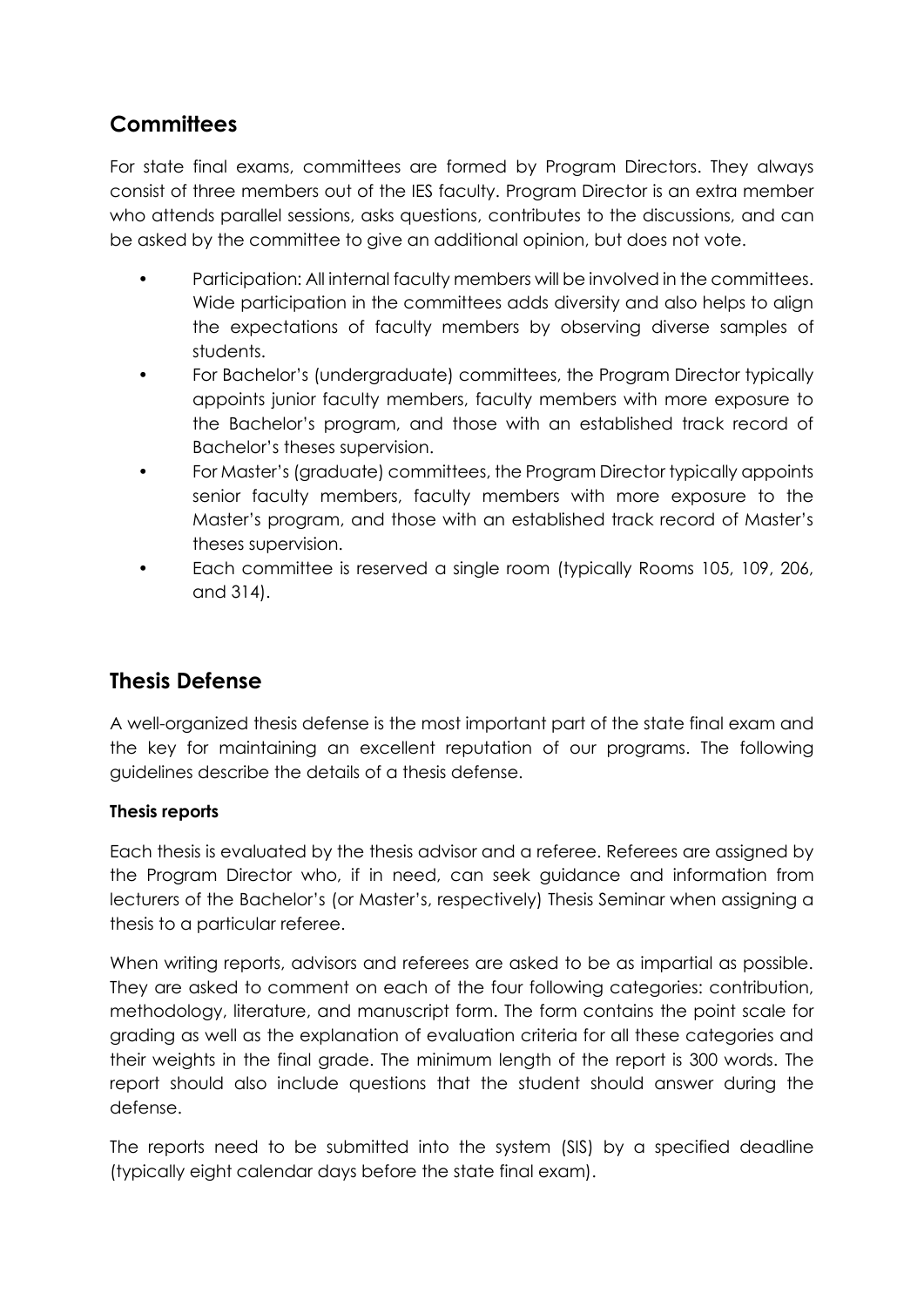#### **Before the defense**

Individual students are assigned to the committees established for the given date of the state final exam by the Program Director. As a rule, none of the committee members is a thesis advisor or its referee. About two weeks before the exam, each committee member becomes a rapporteur for several submitted theses.

- Ideally, the rapporteur's fields of expertise are close to the thesis topic.
- The theses are distributed among all committee members equally.
- Assignment of theses among committee members is made by the Program Director.

Each rapporteur is asked to make the following steps in advance:

- Look into the thesis.
- Read the advisor's and referee reports carefully.
- Prepare additional questions.
- When reports are inconsistent, inconclusive, or poor, discuss the case with other committee members in advance. If needed, they should discuss the case also with the Program Director who can ask for additional referee reports, if the existing reports are insufficient.

The rapporteur chairs the thesis defense, i.e. explains the process to the students, monitors time of the presentation, and ensures that the student is not interrupted during the presentation.

#### **Defense**

- The defense is in the language of the thesis (English, or Czech/Slovak).
- **Presentation:** Each student is given 15 minutes for his or her presentation using standard presentation software (PDF or PowerPoint). The student will not be interrupted during his or her talk.
- **Reports:** The thesis rapporteur then summarizes the advisor's and referee reports and gives the student the opportunity to react to the questions raised in the reports (5-10 minutes). It is advisable that students prepare a few additional slides summarizing their responses to the questions in the reports.
- **Follow-up discussion:** The committee members are then allowed to ask specific questions related to the thesis. If the student is either (i) in the CSF or MFDA program or (ii) in the EF/BEF/NEF/MEF program but started the studies up to AY 2020/2021 (i.e. there is no separate General Discussion that would follow the defense), the follow-up discussion can be relatively broad, with questions related to the thesis topic, contribution and methodology (10-15 minutes). For students of EF/BEF/NEF/MEF starting in AY 2021/2022 or later, the follow-up discussion should be narrowly related to the student's presentation, reports, and the reaction of the student to the questions raised in the reports (around 5 minutes). Broader and more general questions should be left to the General Discussion.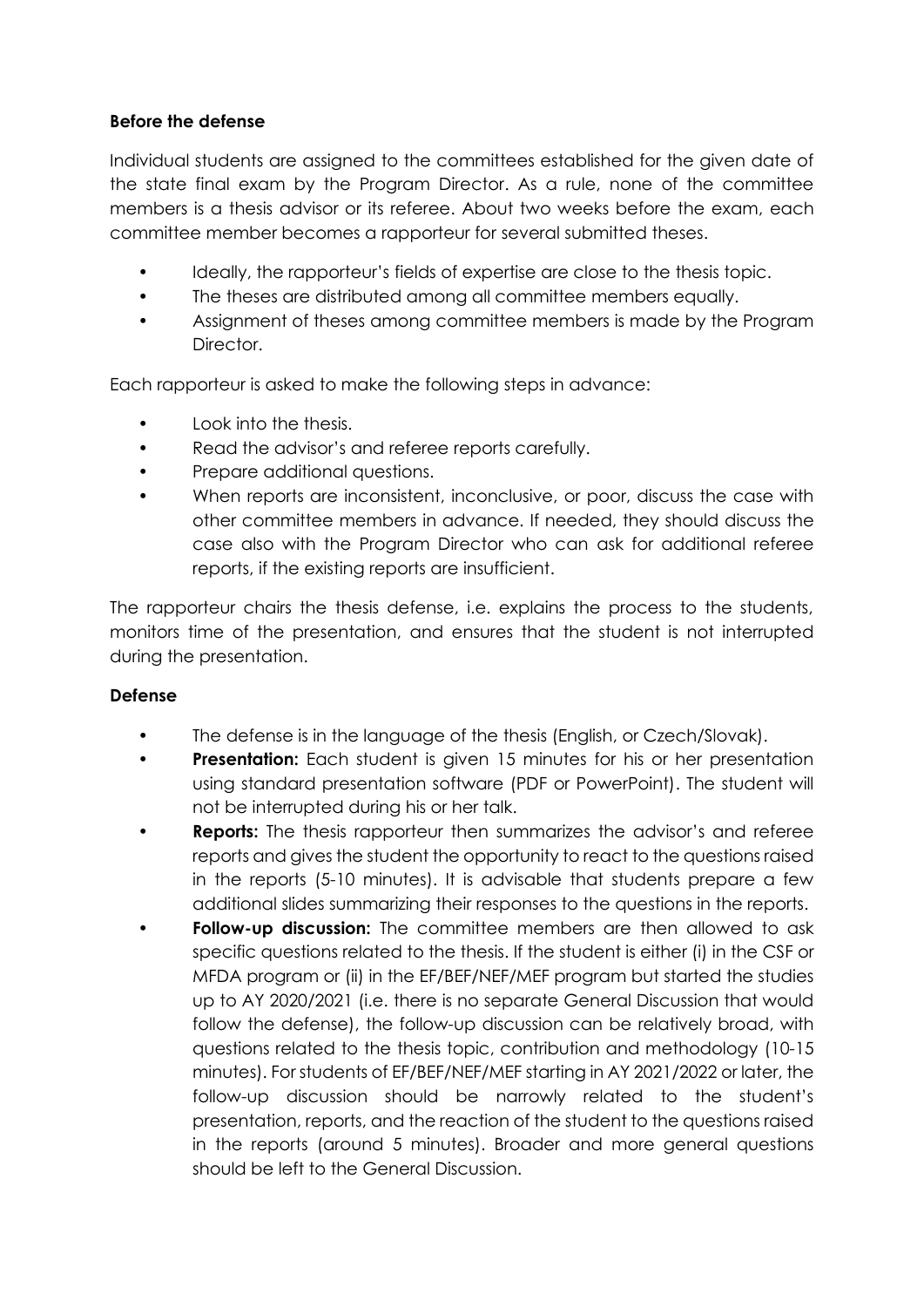When the committee decides on the grade for the thesis defense, it bases the decision on the thesis quality, the reports, student's presentation, student's reaction to the questions in the reports, and the follow-up discussion. The final grade may differ from the average grade suggested by the reports. The committee makes a decision by simple majority voting.

## **General Discussion**

General discussion is a separate component of the state final exam for students of EF/BEF/NEF/MEF starting in AY 2021/2022 or later. It will immediately follow the thesis defense (the follow-up discussion, without a break) and last for about 5-10 minutes (if needed, additional 5-10 minutes can be added). It is in the language of the thesis.

Committee members ask at least two questions that are related to the thesis, even in a broad sense. At least one of the questions should be asked by the thesis rapporteur. Typically, the questions would be on methods used, concepts and theories applied in the thesis, comparison of the thesis with current literature, data used, implications for economic policies etc. The questions can also be related to the concepts and methods used in the thesis and covered by the compulsory courses on microeconomics, macroeconomics, statistics, econometrics, and finance, where appropriate (for NEF program students, they can also be related to the core elective courses of the student's specialization).

When deciding about the grade, the committee evaluates how well the student reacted to the questions and how well the student demonstrated his/her knowledge and overview of issue in the area of the thesis. The committee makes a decision by simple majority voting.

## **Extra Exam from Two Subjects**

#### **(This applies only to students entering CSF Program in AY 2020/2021 or before.)**

When registering for the state final exam, CFS students need to choose two subjects out of a list of subjects (courses) provided to them by the Program Director. For each subject, there is a list of up to 30 topics which the students will be given and should prepare for.

About 40 minutes before the state final exam, the student will be randomly assigned one of the topics for each of the two selected subjects and will be given 40 minutes time to prepare.

The CSF students start their state final exam with the thesis defense, followed by the exam from the two selected subjects. In total, this part of the state final exam should take about 10-20 minutes (5-10 minutes for each subject).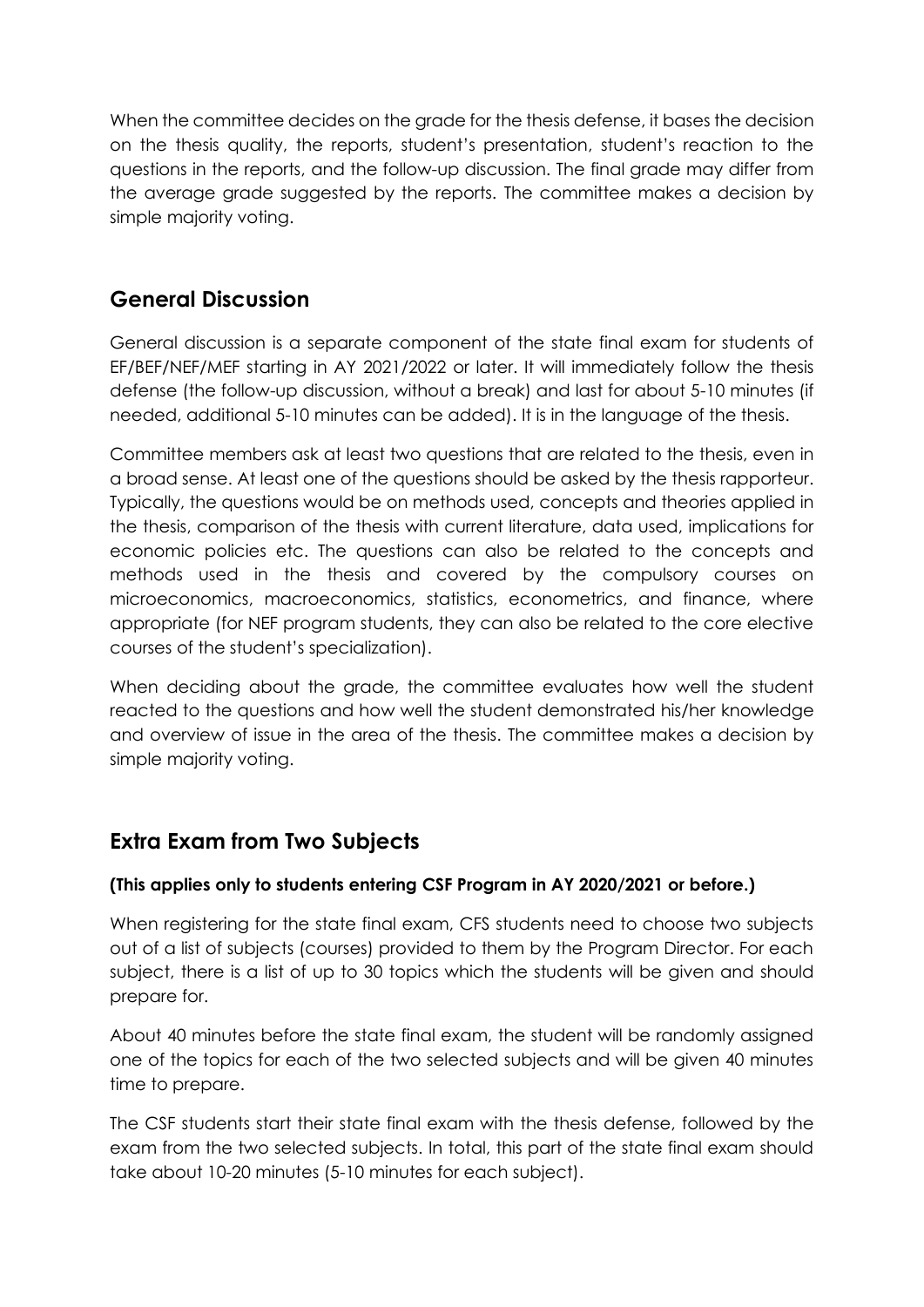When evaluating the performance of the student in this part, the committee makes a decision by simple majority voting.

### **Evaluation, and announcement**

#### **Evaluation**

The evaluation and decision by the committee about the grade(s) is done in a closed meeting (without the student and any external members of the audience if they were present at the exam) immediately after the student's State Final Exam (i.e. after the defense and the general discussion or the exam from two subjects, where appropriate).

#### **Announcement**

In the Bachelor programs, the grades are typically announced to the students after a short public ceremony that takes place after the State Final Exams in the afternoon. The grades are announced to each student separately.

In the Master programs, the grades are announced to each student immediately after the State Final Exam, after the decision is made by the committee. The student is invited back to the room, is announced the grade(s), and – if passing – the committee congratulates the student to the successful closing of the studies.

### **After State Final Exam**

#### **Thesis with Distinction**

- The committees select approximately top 10% of the theses for nomination following the thesis grading criteria.
- Program Director makes a final decision.
- Theses that have received Distinction are announced on our homepage.

#### **The Deloitte Outstanding Thesis Award**

- The Deloitte Outstanding Thesis Award ("DOT Award") is for the authors of the best theses that deserve extra accolades.
- The nomination is done by the Program Directors after consulting with the committee members.
- All Bachelor's and Master's theses defended at the Institute of Economic Studies (IES) are considered for the award.
- A thesis can be nominated only if the author(s) give(s) consent to provide Deloitte with (i) the thesis, (ii) the supervisor's and the opponent's evaluation reports, and (iii) the examination committee's motivation of their grading decision.